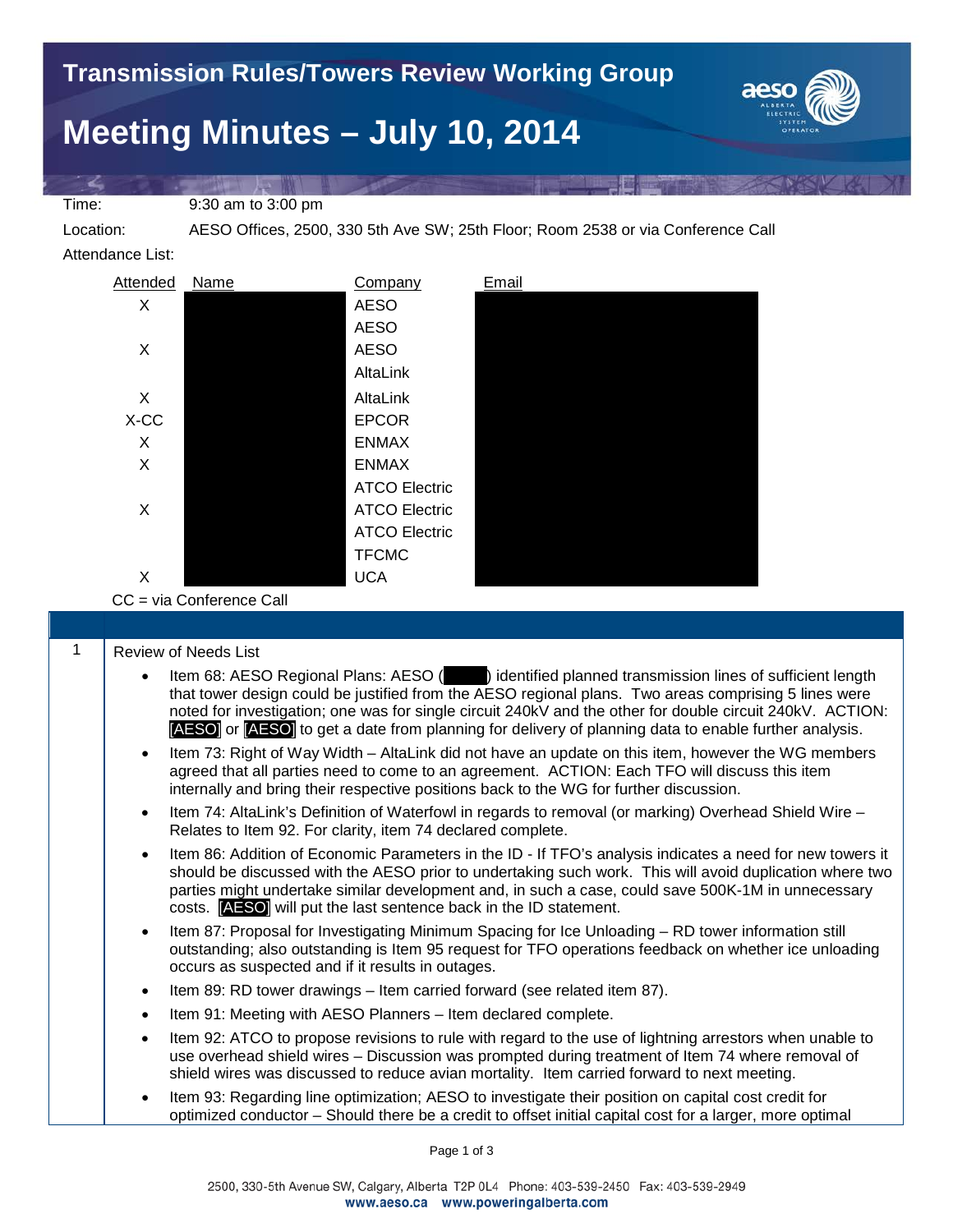

|   | conductor where justified on the basis of offsetting future losses? [AESO] to investigate and report at<br>next meeting.                                                                                                                                                                                                                                                                                                                                                                                                                                                                                                                                                                                                                                  |
|---|-----------------------------------------------------------------------------------------------------------------------------------------------------------------------------------------------------------------------------------------------------------------------------------------------------------------------------------------------------------------------------------------------------------------------------------------------------------------------------------------------------------------------------------------------------------------------------------------------------------------------------------------------------------------------------------------------------------------------------------------------------------|
|   | Item 94: WG to read through the current version written in the optimization section in the ID - Apparent<br>$\bullet$<br>conflict between requirements for conductor optimization and specifying a thermal limit of 100 deg C. ID<br>doc implies there is no conflict. ATCO () commented that, in their opinion, using a 100C thermal<br>limit in addition to specifying the need for conductor optimization is in conflict. AESO () observed<br>that this will be addressed in the S3: 240kV Conductor Sizing investigation which has been assigned to<br><b>[AESO]</b> . WG to bring any further comments or proposals for inclusions in the study to the next meeting $-$<br>Pending results of the S3 investigation, this item was declared complete. |
|   | Item 95: Request to TFOs to investigate operational experience with outages induced by ice unloading<br>$\bullet$<br>on transmission lines - Re-word ice-shedding for clarity and re-issue request by July 24th, 2014. TFOs to<br>provide response by next meeting. Item carried forward to next meeting.                                                                                                                                                                                                                                                                                                                                                                                                                                                 |
|   | Item 96: Wording for section 21.6 (exemption of insulator strength on slackspans) – AESO (<br>$\bullet$<br>received feedback; did not agree with all of it; further discussion resulted during the meeting and general<br>agreement reached on the concept. <b>[AESO]</b> will re-word to capture committee input and send out by July<br>24th. Item carried forward.                                                                                                                                                                                                                                                                                                                                                                                     |
|   | Item 99: Galloping Report - [AltaLink] absent, no further information on recent galloping outages<br>$\bullet$<br>available for meeting. Carried forward for next meeting. [AESO] recommended [AltaLink] to engage<br>[AltaLink] in discussion. Item carried forward.                                                                                                                                                                                                                                                                                                                                                                                                                                                                                     |
|   | Item 100: AESO planners to rerun analysis and provide data to $AESO$ – Item declared complete.<br>$\bullet$                                                                                                                                                                                                                                                                                                                                                                                                                                                                                                                                                                                                                                               |
|   | Item 101: Item declared complete.                                                                                                                                                                                                                                                                                                                                                                                                                                                                                                                                                                                                                                                                                                                         |
| 2 | <b>Update on Studies</b>                                                                                                                                                                                                                                                                                                                                                                                                                                                                                                                                                                                                                                                                                                                                  |
|   | AESO () let the WG know that the FTP site was created and is ready for use. There are two types<br>of access edit/add or read only. It was decided that everyone should have edit/add permissions with the<br>understanding that you will leave a master copy and do a "save as" if you want to make any changes.<br>ACTION: [AESO] will send an email to committee members with access instructions by the end of the<br>week.                                                                                                                                                                                                                                                                                                                           |
|   | AESO ( ) gave an update on the studies as follows:                                                                                                                                                                                                                                                                                                                                                                                                                                                                                                                                                                                                                                                                                                        |
|   | S1: Galloping Cost Impact: Comments from first draft are being considered and report will be<br>O<br>revised. Currently awaiting RD tower information and ice shedding feedback from TFOs before<br>investigation proceeds further.                                                                                                                                                                                                                                                                                                                                                                                                                                                                                                                       |
|   | S2: Loading cost comparison highlights - Draft report has been posted on AESO ftp site for<br>$\circ$<br>committee review and comments. [AESO] noted that it is fairly preliminary and expects<br>questions and comments and invites further discussion direction on scope. ACTION: Each TFO<br>is requested to send their comments to $[{\bf AESO}]$ by July 24 <sup>th</sup> .                                                                                                                                                                                                                                                                                                                                                                          |
|   | Preliminary findings:                                                                                                                                                                                                                                                                                                                                                                                                                                                                                                                                                                                                                                                                                                                                     |
|   | For 138kV the 502.2 requirements did not have significant economic impact. CSA<br>deterministic loads tend to govern pole strength in heavy loading area, and in medium<br>loading area the increases could be achieved at low cost for economical spans.                                                                                                                                                                                                                                                                                                                                                                                                                                                                                                 |
|   | There would be minimal cost savings with the 138kV regardless of CSA loading area<br>٠<br>accomplished by removing 502.2 requirements.                                                                                                                                                                                                                                                                                                                                                                                                                                                                                                                                                                                                                    |
|   | For 240kV in CSA medium load area the AESO 502.2 requirements do impact pole<br>٠<br>strength fairly significantly. Less so in the CSA heavy load area.                                                                                                                                                                                                                                                                                                                                                                                                                                                                                                                                                                                                   |
|   | Estimated pole costs are listed in the conclusion but concern is more for pole availability.<br>٠<br>AESO 502.2 may be pushing wood pole options out of practical use (H1-3 class poles).                                                                                                                                                                                                                                                                                                                                                                                                                                                                                                                                                                 |
|   | S3: 240kV Conductor Sizing: Awaiting planning information; currently on hold.<br>O                                                                                                                                                                                                                                                                                                                                                                                                                                                                                                                                                                                                                                                                        |
|   | S4: Optimized Conductor: Study hasn't started - waiting for initial results from S3 study.<br>O                                                                                                                                                                                                                                                                                                                                                                                                                                                                                                                                                                                                                                                           |